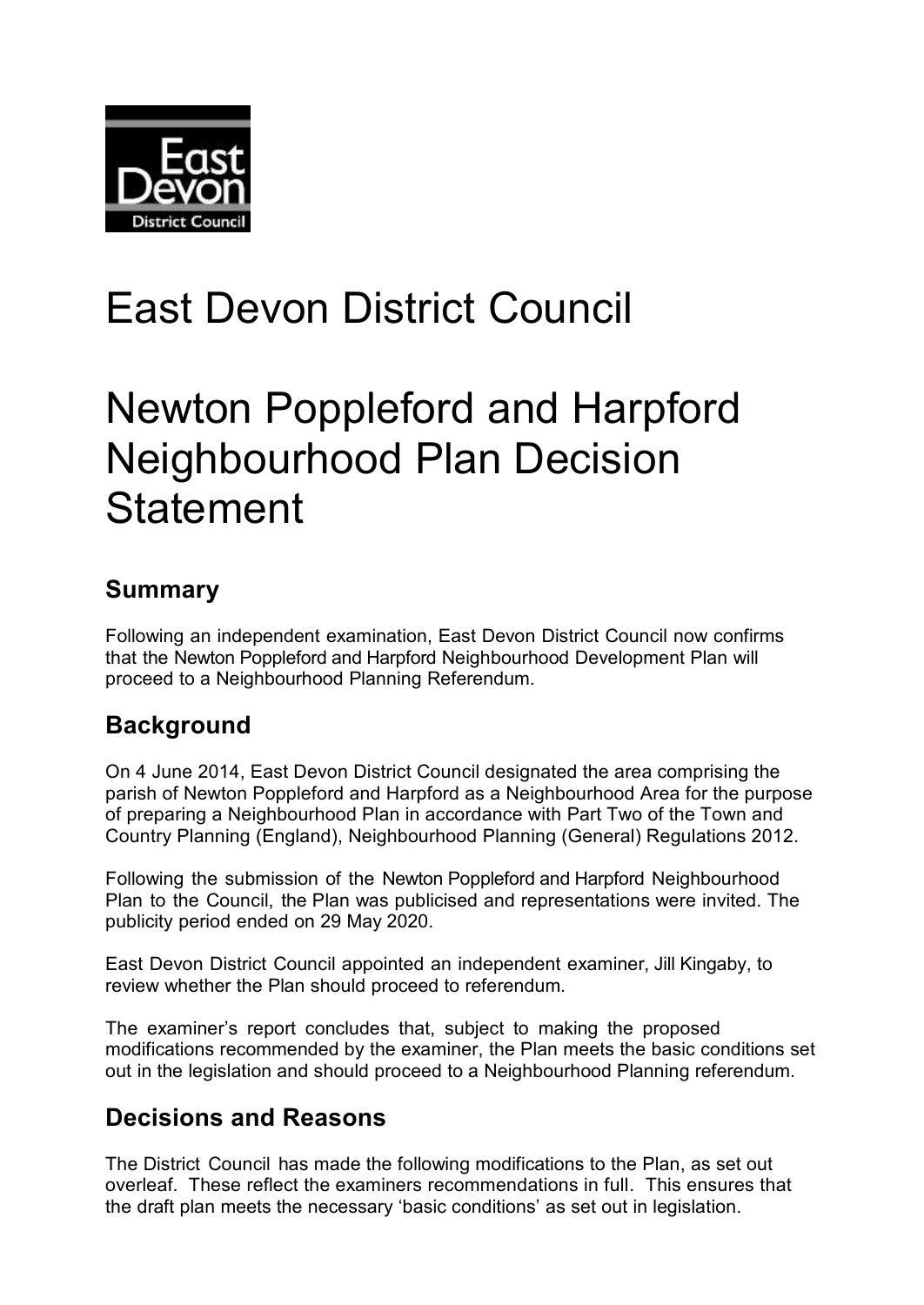| <b>Proposed</b><br><b>Modification</b><br>(PM) number | Plan<br>Page<br>other<br>no.<br>reference                                                                                                                                                                                                                                                                                                                                           | <b>Examiner's Modification Recommended and</b><br><b>Agreed</b>                                                                                                                                                                                                                                      |
|-------------------------------------------------------|-------------------------------------------------------------------------------------------------------------------------------------------------------------------------------------------------------------------------------------------------------------------------------------------------------------------------------------------------------------------------------------|------------------------------------------------------------------------------------------------------------------------------------------------------------------------------------------------------------------------------------------------------------------------------------------------------|
| PM <sub>1</sub><br>Pages 6, 7<br>and 14               | Page 6<br>In the first paragraph of section 1.2, Local and<br>neighbourhood planning policy, amend the 2nd<br>sentence to read, "The adopted East Devon<br>Local Plan 2013-2031 ('the Local Plan'),<br>prepared by East Devon District Council<br>(EDDC) which sets out policies and proposals<br>for the future development of the whole district<br>for the next fourteen years." |                                                                                                                                                                                                                                                                                                      |
|                                                       |                                                                                                                                                                                                                                                                                                                                                                                     | After 'independent Planning Inspector.' add a new<br>sentence to read, "In addition, the East Devon<br>Villages Plan was prepared by EDDC and,<br>following examination, found sound and<br>adopted on 26 July 2018.". Add "and villages'<br><b>plan.</b> " to the final sentence of this paragraph. |
|                                                       |                                                                                                                                                                                                                                                                                                                                                                                     | Page 7                                                                                                                                                                                                                                                                                               |
|                                                       |                                                                                                                                                                                                                                                                                                                                                                                     | At the end of the first sentence of the $2nd$ paragraph<br>in Section 2 regarding the Built Up Area Boundary<br>(BUAB) designation, add the words "when the<br><b>East Devon villages Local Plan was adopted."</b>                                                                                   |
|                                                       |                                                                                                                                                                                                                                                                                                                                                                                     | Page 14                                                                                                                                                                                                                                                                                              |
|                                                       |                                                                                                                                                                                                                                                                                                                                                                                     | Under the heading 'East Devon Local Plan', add a<br>new sentence at the end to say, "The Villages<br>Plan was adopted in July 2018 and the BUAB<br>for Newton Poppleford is shown on Map 1a in<br>Appendix 6 to this Plan."                                                                          |
| PM <sub>2</sub>                                       | Page 8 and<br>Appendix 6                                                                                                                                                                                                                                                                                                                                                            | Add a new sentence at the end of section 3.1 to<br>read, "Map 10 in Appendix 6 shows the location<br>of the principal community facilities and<br>services."                                                                                                                                         |
|                                                       |                                                                                                                                                                                                                                                                                                                                                                                     | Add new Map 10 "Newton Poppleford & Harpford<br>NP - Principal Facilities and Services" to Appendix<br>6.                                                                                                                                                                                            |
| PM <sub>3</sub>                                       | Page 9,<br>page 22<br>and<br>Appendix                                                                                                                                                                                                                                                                                                                                               | 3.3 Overview of the Parish on page 9<br>At the $4th$ paragraph of section 3.3 add, ", as<br>shown on Map 4 in Appendix 6" after 'The East<br>Devon Way crosses the parish'.<br><u>Page 22</u>                                                                                                        |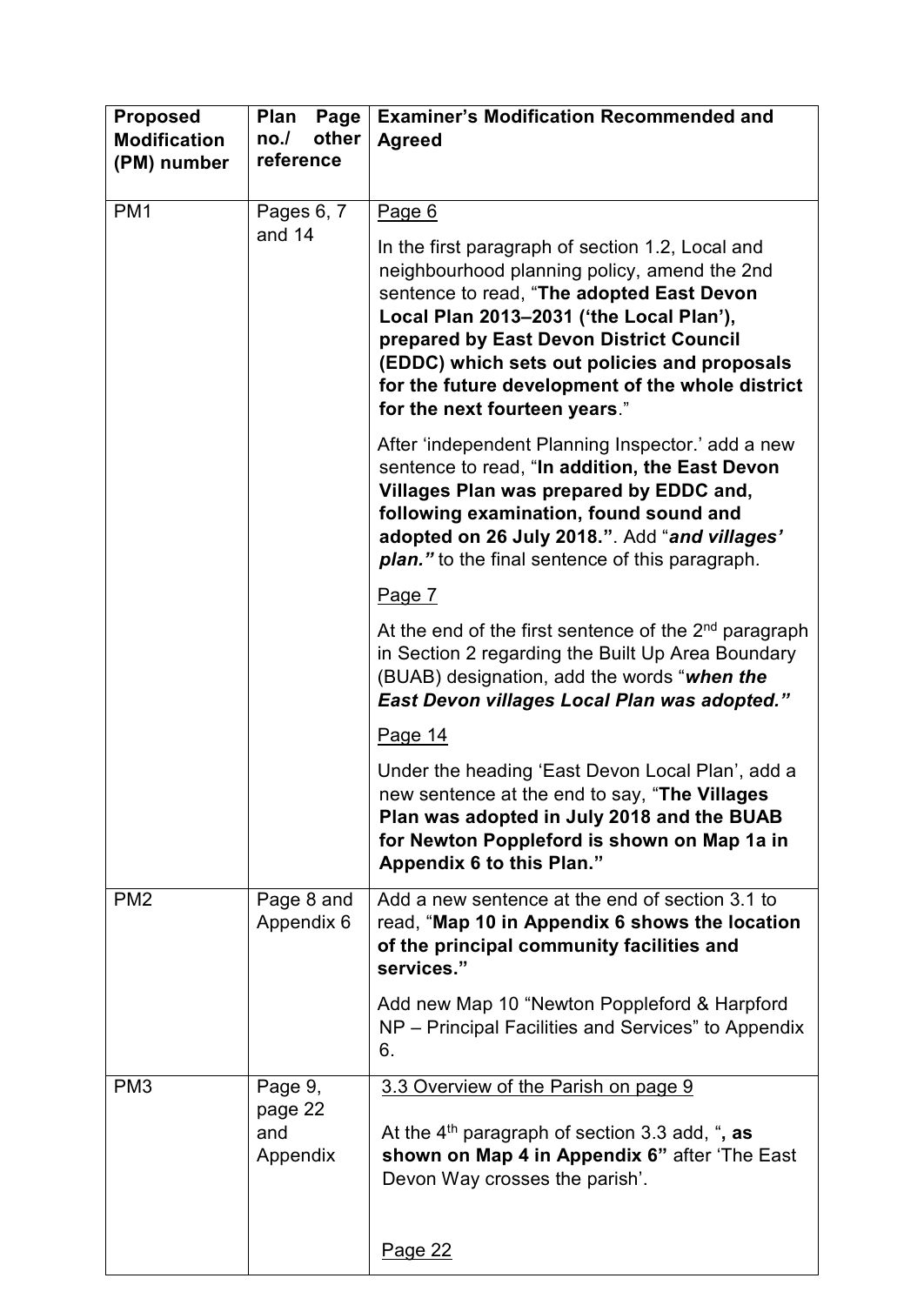| <b>Proposed</b><br><b>Modification</b><br>(PM) number | Plan<br>Page<br>other<br>no.<br>reference | <b>Examiner's Modification Recommended and</b><br><b>Agreed</b>                                                                                                                                                                                                       |
|-------------------------------------------------------|-------------------------------------------|-----------------------------------------------------------------------------------------------------------------------------------------------------------------------------------------------------------------------------------------------------------------------|
|                                                       |                                           | At the end of the $3rd$ paragraph on page 22, add a<br>new sentence to read, "Map 4 in Appendix 6<br>shows the extent of the East Devon Way."                                                                                                                         |
|                                                       |                                           | Appendix 6                                                                                                                                                                                                                                                            |
|                                                       |                                           | New map 4 with revised Legend should be added<br>to Appendix 6.                                                                                                                                                                                                       |
| PM4                                                   | Pages 10                                  | Section 3.4 Facts and Figures on page 10                                                                                                                                                                                                                              |
|                                                       | and 27                                    | In the 1 <sup>st</sup> sentence of section 3.4, correct the<br>number of households recorded in the 2011 census<br>from 930 to 928.                                                                                                                                   |
|                                                       |                                           | <b>Section 7.3 Housing, Heritage and Design - Policy</b><br>Overview on page 27                                                                                                                                                                                       |
|                                                       |                                           | In the first sentence under the Policy Overview<br>heading, correct the number of households<br>recorded in the 2011 census from 978 to 928.                                                                                                                          |
| PM <sub>5</sub>                                       | Page 16                                   | Policy T1 - Adequate Parking                                                                                                                                                                                                                                          |
|                                                       |                                           | At the end of the first sentence of Policy T1,<br>replace 'e.g.' with "This means that:"                                                                                                                                                                              |
| PM <sub>6</sub>                                       | Pages 17 -                                | Policy T2 - Traffic Calming                                                                                                                                                                                                                                           |
|                                                       | 19                                        | In criteria a), replace the words "be designed with<br>road safety as a priority" with, "road safety will be<br>a priority in design terms,".                                                                                                                         |
|                                                       |                                           | In criteria c) replace the words "not lead to an<br>increase in HGV movements" with, "not generate<br>new HGV movements".                                                                                                                                             |
|                                                       |                                           | Within the paragraph following criteria g), related to<br>Transport Statements / Assessments, delete the<br>words, "and parish council sign it off".                                                                                                                  |
|                                                       |                                           | <u>T2 – Policy Overview</u>                                                                                                                                                                                                                                           |
|                                                       |                                           | Add a final sentence to the Policy overview, to<br>read, "When a Transport Statement or<br>Assessment is submitted and/or a Travel Plan<br>put forward with a development proposal, the<br>Parish Council would wish to be consulted on<br>its content and delivery." |
| PM7                                                   | Pages 19                                  | Policy T3 – Rights of Way                                                                                                                                                                                                                                             |
|                                                       | and 20                                    | Amend the $2^{nd}$ sentence of Policy T3 to read, "The<br>improvement and enhancement of existing                                                                                                                                                                     |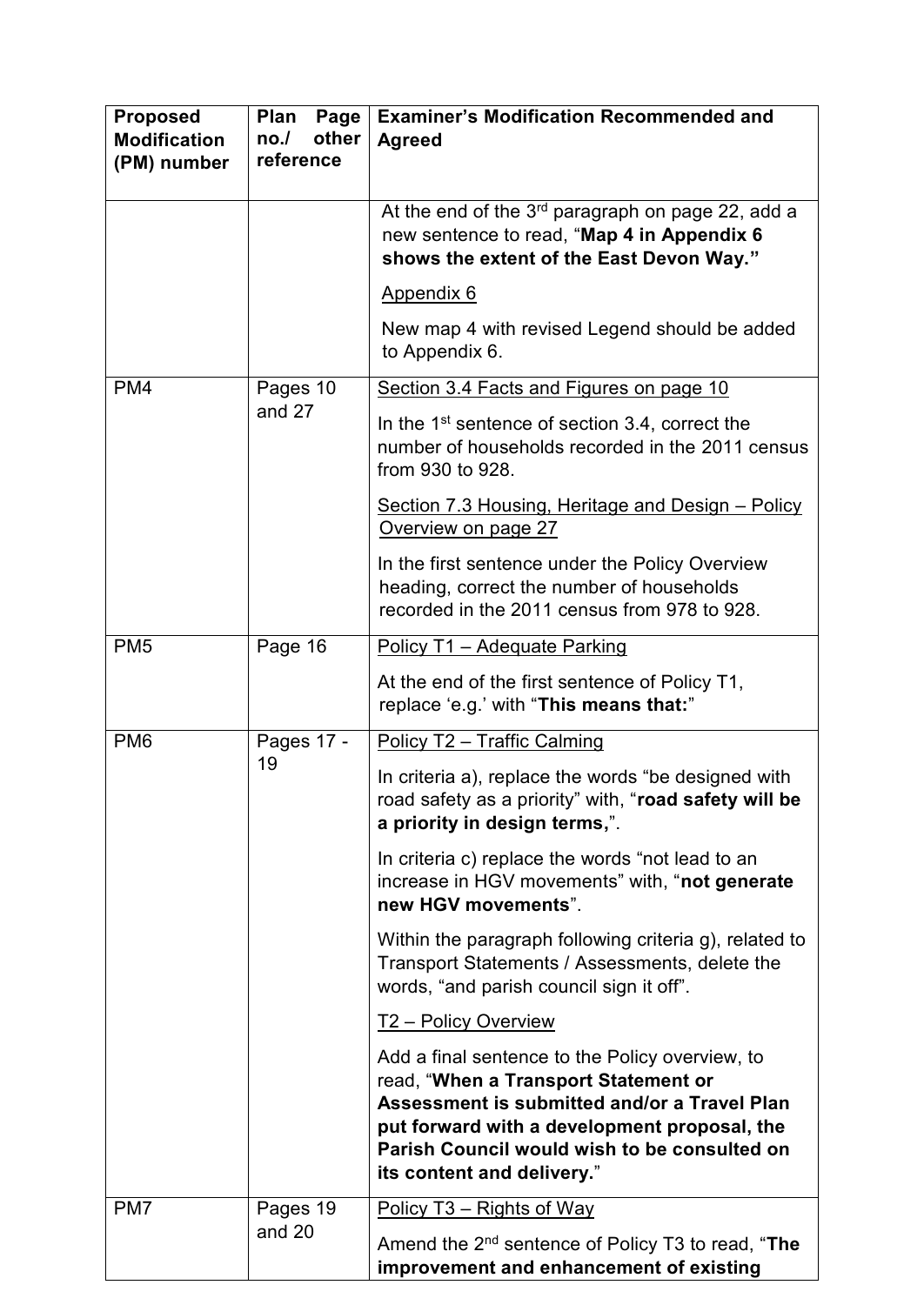| <b>Proposed</b><br><b>Modification</b><br>(PM) number | Plan<br>Page<br>other<br>no.<br>reference | <b>Examiner's Modification Recommended and</b><br><b>Agreed</b>                                                                                                                                                                                                                                                                                                                                                                                                                                                                                  |
|-------------------------------------------------------|-------------------------------------------|--------------------------------------------------------------------------------------------------------------------------------------------------------------------------------------------------------------------------------------------------------------------------------------------------------------------------------------------------------------------------------------------------------------------------------------------------------------------------------------------------------------------------------------------------|
|                                                       |                                           | public rights of way (footpaths and bridleways),<br>the National Cycleway and pavements will be<br>supported."                                                                                                                                                                                                                                                                                                                                                                                                                                   |
|                                                       |                                           | Amend the $4th$ paragraph of Policy T3 to read, "To<br>enable safe walking and cycling, roads on new<br>developments must be well-designed to allow<br>convenient vehicle access, movement and<br>parking, without mounting pavements. In<br>addition, developments of 10+ houses and<br>employment sites must have roads sufficiently<br>wide to allow two vehicles to pass."                                                                                                                                                                   |
|                                                       |                                           | Delete the final sentence of Policy T3 which states,<br>'A future Parish "Footpath and Cycling Strategy"<br>will be supported, subject to consultation and<br>agreement.'                                                                                                                                                                                                                                                                                                                                                                        |
|                                                       |                                           | T <sub>3</sub> – Policy Overview                                                                                                                                                                                                                                                                                                                                                                                                                                                                                                                 |
|                                                       |                                           | Add new opening sentences to the policy overview,<br>to read, "Devon County Council defines a public<br>right of way as follows: "A public right of way is<br>a right by which the public can pass along<br>linear routes over land at all times. Although<br>the land may be owned by a private individual,<br>the public have a legal right across that land on<br>a specified route". The Parish Council will seek<br>to work positively with landowners to ensure<br>that access for all users is encouraged where<br>practically possible." |
|                                                       |                                           | Add at the bottom of Page 19, add new sentences<br>to say, "Maps 3b - Parking & Problem Junctions<br>and 3c - Lack of Pavements and Crossings on<br>A3052, in Appendix 6 illustrate these<br>difficulties.                                                                                                                                                                                                                                                                                                                                       |
|                                                       |                                           | Some roads on recently built new housing<br>developments have been too narrow to allow<br>two vehicles to pass without mounting the<br>pavement. This creates risk for pedestrian<br>safety and must be avoided in the layout and<br>design of future developments."                                                                                                                                                                                                                                                                             |
|                                                       |                                           | Modify last paragraph on Page 20 by adding a new<br>heading to read, " <b>Future Parish Walking and</b><br><b>Cycling Strategy</b> ", before the sentence which<br>starts, 'As a result of these deficiencies'                                                                                                                                                                                                                                                                                                                                   |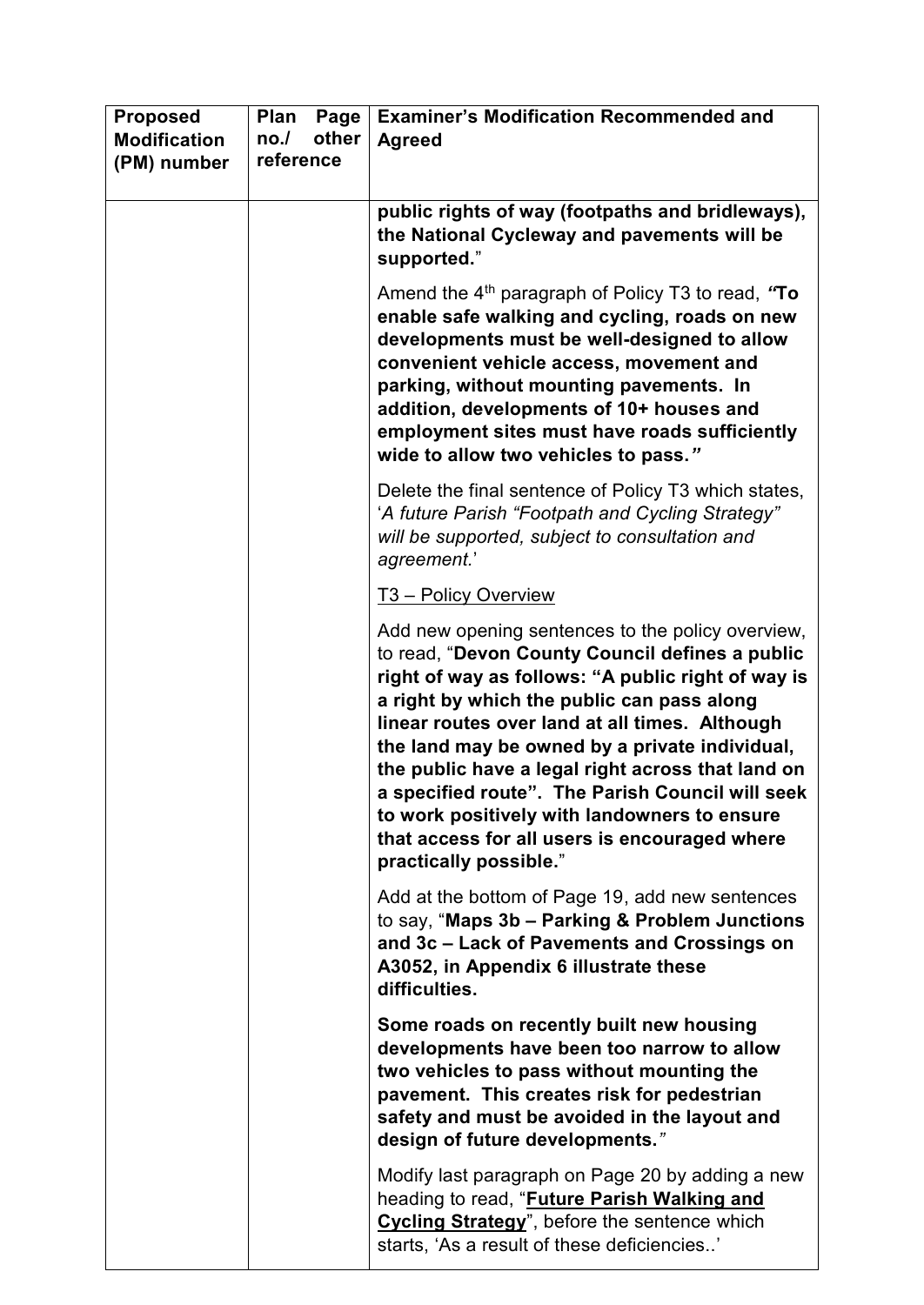| <b>Proposed</b><br><b>Modification</b><br>(PM) number | Plan<br>Page<br>other<br>no.<br>reference | <b>Examiner's Modification Recommended and</b><br><b>Agreed</b>                                                                                                                                                                                                                                                                                                                                                                                                                                                        |
|-------------------------------------------------------|-------------------------------------------|------------------------------------------------------------------------------------------------------------------------------------------------------------------------------------------------------------------------------------------------------------------------------------------------------------------------------------------------------------------------------------------------------------------------------------------------------------------------------------------------------------------------|
|                                                       |                                           | After the last bullet point of the last paragraph on<br>page 20, add new sentences, to read as follows:                                                                                                                                                                                                                                                                                                                                                                                                                |
|                                                       |                                           | "Improvements should allow for the maximum<br>number of different users and, wherever<br>possible, should be multi-use (walkers, cyclists<br>and horse-riders), and take into account the<br>needs of disabled users.                                                                                                                                                                                                                                                                                                  |
|                                                       |                                           | <b>Consultation with landowners and land</b><br>managers will be carried out at an early stage<br>of planning and discussion."                                                                                                                                                                                                                                                                                                                                                                                         |
| PM <sub>8</sub>                                       | Page 20                                   | Modify the appeal reference in the first paragraph<br>on page 20 to read, "appeal for new housing at<br>Down Close (appeal reference<br>APP/U1105/A/14/2229080 Appendix 8),"                                                                                                                                                                                                                                                                                                                                           |
| PM <sub>9</sub>                                       | Pages 20<br>and 21                        | Policy EP1 - Conservation and enhancement of<br>the East Devon AONB and Natural Environment                                                                                                                                                                                                                                                                                                                                                                                                                            |
|                                                       |                                           | In criterion f) replace the words, 'existing lines or<br>groups of trees' with, "skylines or significant<br>lines or groups of large, mature trees."                                                                                                                                                                                                                                                                                                                                                                   |
|                                                       |                                           | Amend the penultimate sentence of the policy to<br>read, "Proposals to facilitate the RSPB taking<br>over management of the Old Quarry in Venn<br>Ottery will be supported, subject to compliance<br>with other policies."                                                                                                                                                                                                                                                                                             |
|                                                       |                                           | Delete the final sentence of the policy, which says<br>'The creation of a new National Park which covers<br>this parish would be supported.'                                                                                                                                                                                                                                                                                                                                                                           |
| <b>PM10</b>                                           | Pages 21,<br>page 22<br>and<br>Appendix 6 | <b>EP1</b> – Policy Overview                                                                                                                                                                                                                                                                                                                                                                                                                                                                                           |
|                                                       |                                           | Add a new paragraph to the policy overview as<br>follows:                                                                                                                                                                                                                                                                                                                                                                                                                                                              |
|                                                       |                                           | "The Landscapes Review by Julian Glover<br>reported to Government in 2019 and identified<br>two AONBS that were strong candidates to<br>become new National Parks. One of these was<br>the combined Dorset and East Devon AONB.<br>At its special meeting on 25 February 2020<br>EDDC agreed that further investigation of the<br>benefits and drawbacks of becoming a new<br>National Park should be pursued, with all<br>meetings open to the public. Residents have<br>indicated how much they wish to preserve the |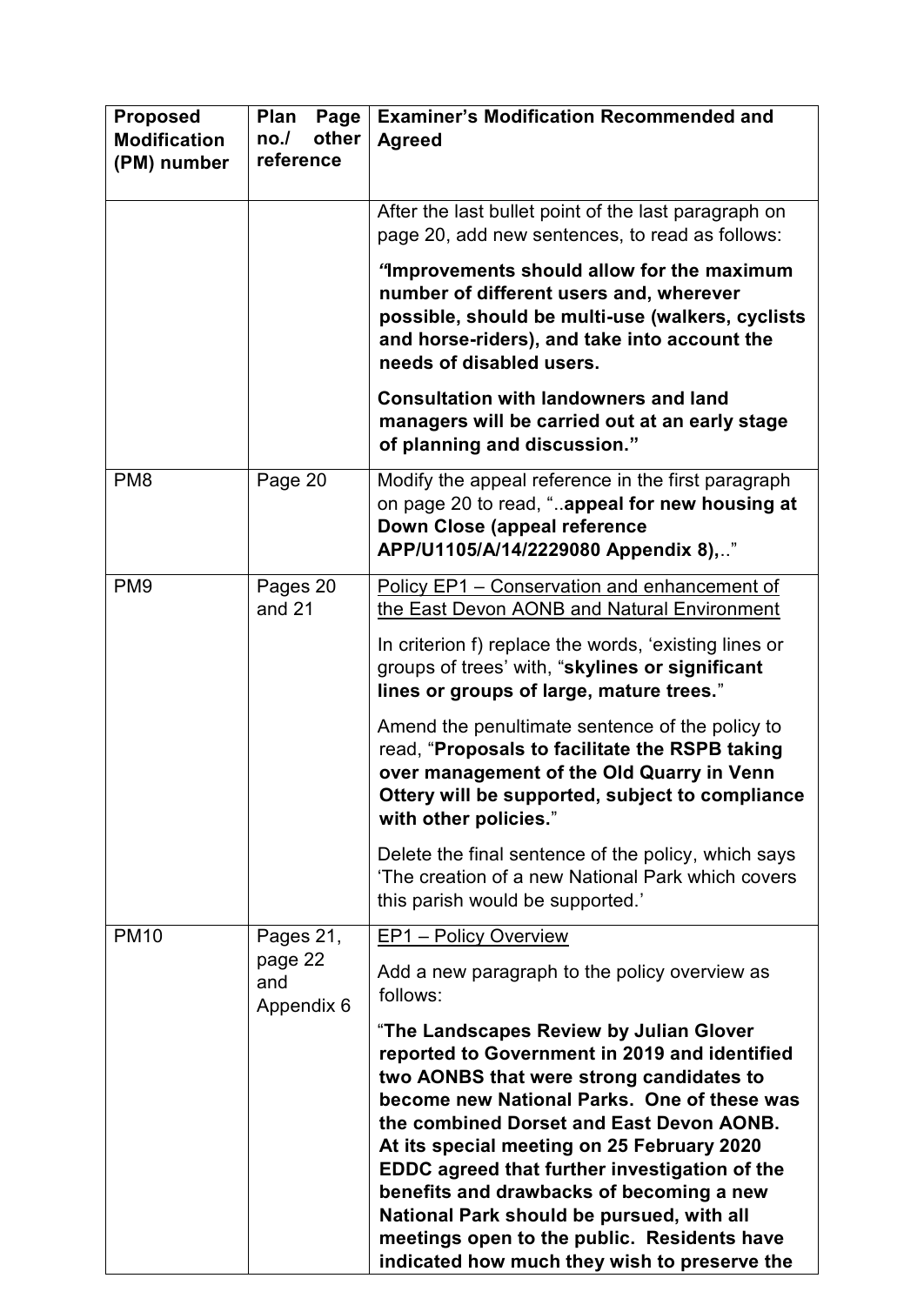| <b>Proposed</b><br><b>Modification</b><br>(PM) number | Plan<br>Page<br>other<br>no.<br>reference | <b>Examiner's Modification Recommended and</b><br><b>Agreed</b>                                                                                                                                                                                                                                                                                                                                                                                                                                                                                                                                                                                           |
|-------------------------------------------------------|-------------------------------------------|-----------------------------------------------------------------------------------------------------------------------------------------------------------------------------------------------------------------------------------------------------------------------------------------------------------------------------------------------------------------------------------------------------------------------------------------------------------------------------------------------------------------------------------------------------------------------------------------------------------------------------------------------------------|
|                                                       |                                           | AONB, and uniqueness of our area, and the<br>aspiration of National Park status would be to<br>put more emphasis on rural employment and<br>local housing for families who wish to remain<br>in the area. The creation of a new National<br>Park which covers the parish would be<br>supported. The photographs and Map 9 in<br><b>Appendix 6 show "Cherished Public Views"</b><br>and illustrate the beauty of the AONB within the<br>Parish."                                                                                                                                                                                                           |
|                                                       |                                           | Appendix 6                                                                                                                                                                                                                                                                                                                                                                                                                                                                                                                                                                                                                                                |
|                                                       |                                           | Modify Map 9 by changing the title to "Cherished<br><b>Public Views".</b> Also, number the viewpoints on<br>the map and the photographs so that the locations<br>can be identified.                                                                                                                                                                                                                                                                                                                                                                                                                                                                       |
| <b>PM11</b>                                           | Page 23                                   | <b>Environmental Protection policies</b>                                                                                                                                                                                                                                                                                                                                                                                                                                                                                                                                                                                                                  |
|                                                       |                                           | Amend Policy EP3 title to read, "Minimising<br>damage to existing properties".                                                                                                                                                                                                                                                                                                                                                                                                                                                                                                                                                                            |
|                                                       |                                           | Delete Policy EP2 and modify Policy EP4 as<br>follows:                                                                                                                                                                                                                                                                                                                                                                                                                                                                                                                                                                                                    |
|                                                       |                                           | Amend Policy title from 'Flood Risk Assessment' to<br>"Flood Risk".                                                                                                                                                                                                                                                                                                                                                                                                                                                                                                                                                                                       |
|                                                       |                                           | Amend the 2 <sup>nd</sup> paragraph of this Flood Risk Policy<br>to read, "Residential developments within flood<br>risk zones 2 & 3 and in Flood Zone 1 (over 1<br>hectare in size), or in areas affected by other<br>sources of flooding (for example surface water<br>flooding), identified at risk of flooding in the<br>Strategic Flood Risk Assessment for the area,<br>or other more recent information, should be<br>subject to a site-specific Flood Risk<br>Assessment that establishes whether the<br>development will be safe, without increasing<br>flood risk elsewhere and whether it is possible<br>for flood risk overall to be reduced. |
|                                                       |                                           | The Flood Risk Assessment will be required to<br>fully demonstrate that the Exception Test can<br>be satisfied. The Exception Test also requires<br>development to provide wider sustainability<br>benefits to the community that outweigh the<br>flood risk."                                                                                                                                                                                                                                                                                                                                                                                            |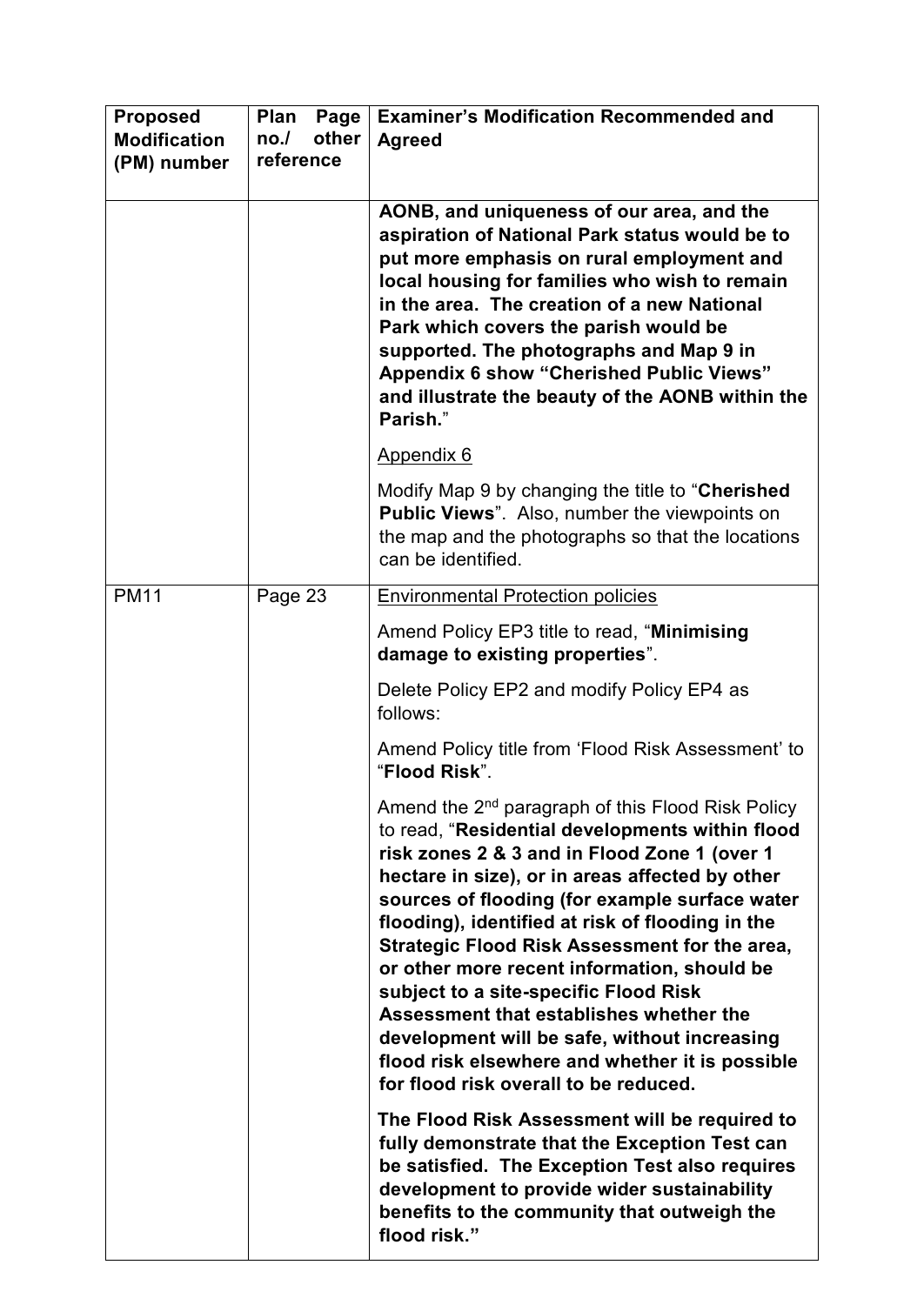| <b>Proposed</b><br><b>Modification</b><br>(PM) number | <b>Plan</b><br>Page<br>other<br>no.<br>reference | <b>Examiner's Modification Recommended and</b><br><b>Agreed</b>                                                                                                                                                                                                                                                                                                                                                                                                                                                                                                                                                                                                                                                                                         |
|-------------------------------------------------------|--------------------------------------------------|---------------------------------------------------------------------------------------------------------------------------------------------------------------------------------------------------------------------------------------------------------------------------------------------------------------------------------------------------------------------------------------------------------------------------------------------------------------------------------------------------------------------------------------------------------------------------------------------------------------------------------------------------------------------------------------------------------------------------------------------------------|
|                                                       |                                                  | The Environmental Protection policies should be<br>renumbered accordingly as a result of the deletion<br>of EP4 (and the further, subsequent deletion of<br>EP8 - see PM13 below).                                                                                                                                                                                                                                                                                                                                                                                                                                                                                                                                                                      |
| <b>PM12</b>                                           | Page 25                                          | <b>Policy EP7 - Local Amenity</b>                                                                                                                                                                                                                                                                                                                                                                                                                                                                                                                                                                                                                                                                                                                       |
|                                                       |                                                  | Delete first sentence and substitute with,<br>"Development proposals that adversely impact<br>on residential amenity will not be supported."                                                                                                                                                                                                                                                                                                                                                                                                                                                                                                                                                                                                            |
| <b>PM13</b>                                           | Pages 25                                         | Policy EP8 - Protect agricultural land                                                                                                                                                                                                                                                                                                                                                                                                                                                                                                                                                                                                                                                                                                                  |
|                                                       | and 26                                           | Delete Policy EP8 and modify the Policy Overview<br>text on page 26 as follows, and place it as part of<br>the Overview to Policy EP9:                                                                                                                                                                                                                                                                                                                                                                                                                                                                                                                                                                                                                  |
|                                                       |                                                  | Add two new sentences at the start of the<br>overview to read, "Planning permission will be<br>refused for development on the best and most<br>versatile agricultural land, meaning land in<br>grades 1, 2 and 3a of the Agricultural Land<br><b>Classification, unless it involves development</b><br>for the purposes of agriculture and forestry.<br><b>East Devon Local Plan Strategy 6 and Policy</b><br>EN13 will be applied to safeguard the best and<br>most versatile land." Amend the original 1st<br>sentence of the deleted Policy EP8 overview to<br>read, "The Parish of Newton Poppleford and<br>Harpford contains much agricultural land which<br>gives it much of its character."<br>After the next sentence ending, "in order to make |
|                                                       |                                                  | development permissible", continue the wording,<br>"Appendix 6, Map 7, shows the agricultural land<br>classification" with the words, "for the Parish. This<br>map is based on the provisional agricultural<br>land classification data held by Natural<br>England. The NPPF Annex 2: Glossary defines<br>Best and most versatile agricultural land."                                                                                                                                                                                                                                                                                                                                                                                                   |
| <b>PM14</b>                                           | Pages 13<br>and 27                               | In Objective 3 on page 13, replace the word<br>'parishioners' with the words, 'the Parish'.                                                                                                                                                                                                                                                                                                                                                                                                                                                                                                                                                                                                                                                             |
|                                                       |                                                  | On page 27 under the heading, 'Housing, Heritage<br>and Design - Policy Overview' amend the number<br>of households at the time of the 2011 census from<br>978 to 928.                                                                                                                                                                                                                                                                                                                                                                                                                                                                                                                                                                                  |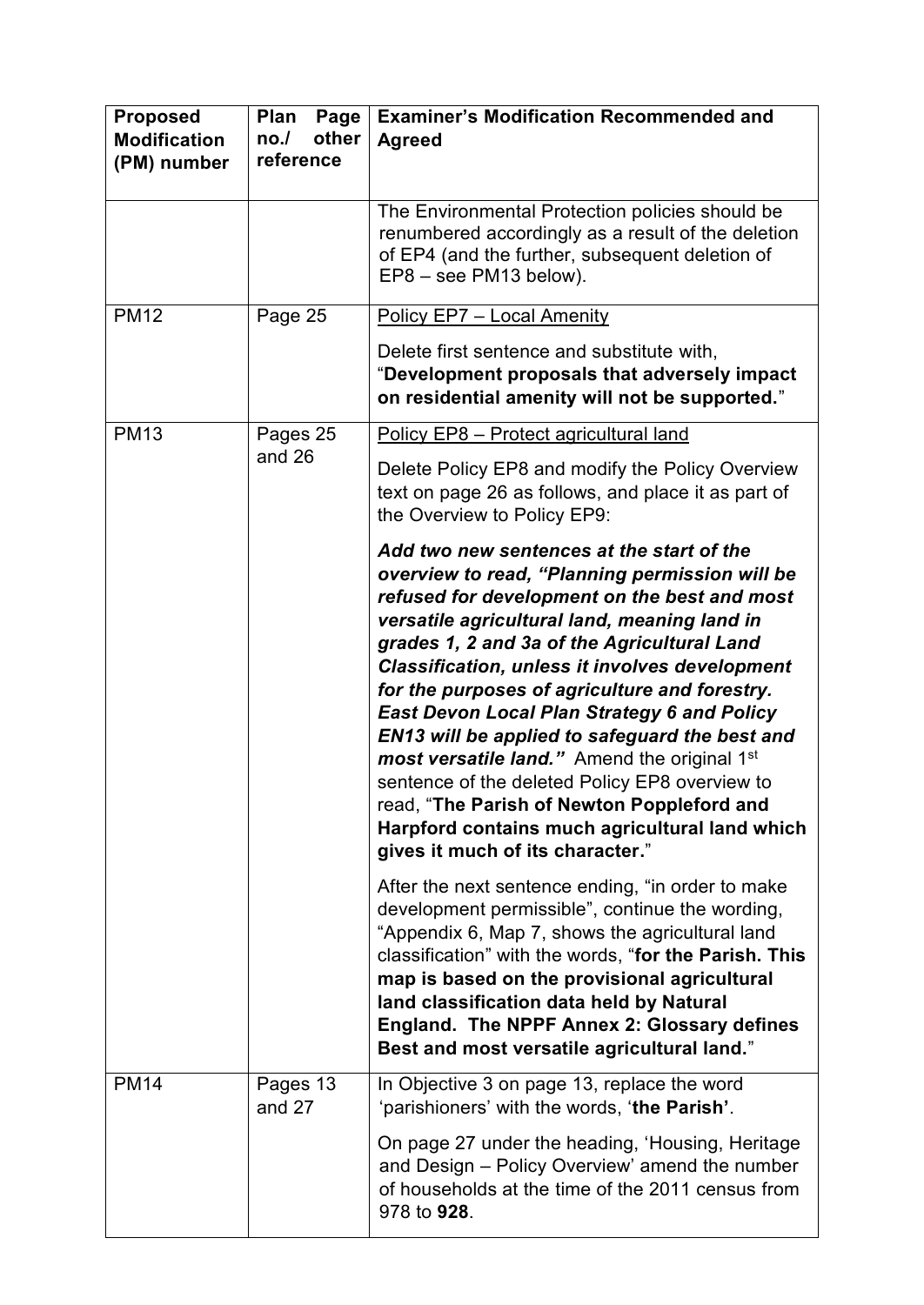| <b>Proposed</b><br><b>Modification</b><br>(PM) number | Plan<br>Page<br>other<br>no.<br>reference                                                                                                                                                                                                | <b>Examiner's Modification Recommended and</b><br><b>Agreed</b>                                                                                                                                                                                             |
|-------------------------------------------------------|------------------------------------------------------------------------------------------------------------------------------------------------------------------------------------------------------------------------------------------|-------------------------------------------------------------------------------------------------------------------------------------------------------------------------------------------------------------------------------------------------------------|
|                                                       |                                                                                                                                                                                                                                          | Modify the 4 <sup>th</sup> paragraph under this heading to<br>read, "Any new housing will be required to meet<br>the needs of the Parish. The Local Housing<br>Need to allow people with a local connection to<br>live or to continue living in the Parish" |
|                                                       |                                                                                                                                                                                                                                          | Delete the last sentence of the $5th$ paragraph under<br>this heading, which says 'However, as 67 houses<br>have been authorised since the 2013, residents<br>requirements have already been exceeded.'                                                     |
|                                                       |                                                                                                                                                                                                                                          | Modify the $7th$ paragraph under this heading to<br>replace the words 'imposed on' to read, "If further<br>housing is permitted within the Parish then this<br>should meet"                                                                                 |
| <b>PM15</b>                                           | Pages 28                                                                                                                                                                                                                                 | Policy H1 - Meeting Demand for Smaller Dwellings                                                                                                                                                                                                            |
| and 29                                                | Amend 1 <sup>st</sup> sentence of policy to spell out sq.m as<br>"square metres" and add "(Gross Internal Area)"<br>after 'internal space' and replace "with no more<br>than three bedrooms" with "have no more than<br>three bedrooms." |                                                                                                                                                                                                                                                             |
|                                                       |                                                                                                                                                                                                                                          | Policy H2 - Housing which caters for those with<br>mobility issues                                                                                                                                                                                          |
|                                                       |                                                                                                                                                                                                                                          | At the start of the $2^{nd}$ paragraph, delete the words<br>'Strategy 36 must be adhered to.'                                                                                                                                                               |
|                                                       |                                                                                                                                                                                                                                          | In the 3 <sup>rd</sup> paragraph, delete the words 'complying<br>with Local Plan Strategy 36'.                                                                                                                                                              |
|                                                       |                                                                                                                                                                                                                                          | Modify reference to 'East Devon Local Plan - H2'<br>at bottom of the policy by adding a reference to<br>Strategy 36.                                                                                                                                        |
|                                                       |                                                                                                                                                                                                                                          | Policy H <sub>3</sub>                                                                                                                                                                                                                                       |
|                                                       |                                                                                                                                                                                                                                          | Add the word 'Housing' to the title of Policy H3 to<br>read, "Housing Outside the Built-up area<br>boundary".                                                                                                                                               |
|                                                       |                                                                                                                                                                                                                                          | In criteria b) remove the 's' from 'AONBs'                                                                                                                                                                                                                  |
|                                                       |                                                                                                                                                                                                                                          | In criteria d) after 'must meet the needs of the<br>Parish, delete the words 'community taking figures<br>from Devon Home Choice or other choice-based<br>letting scheme' and add the words "as<br>demonstrated by a Housing Needs Survey."                 |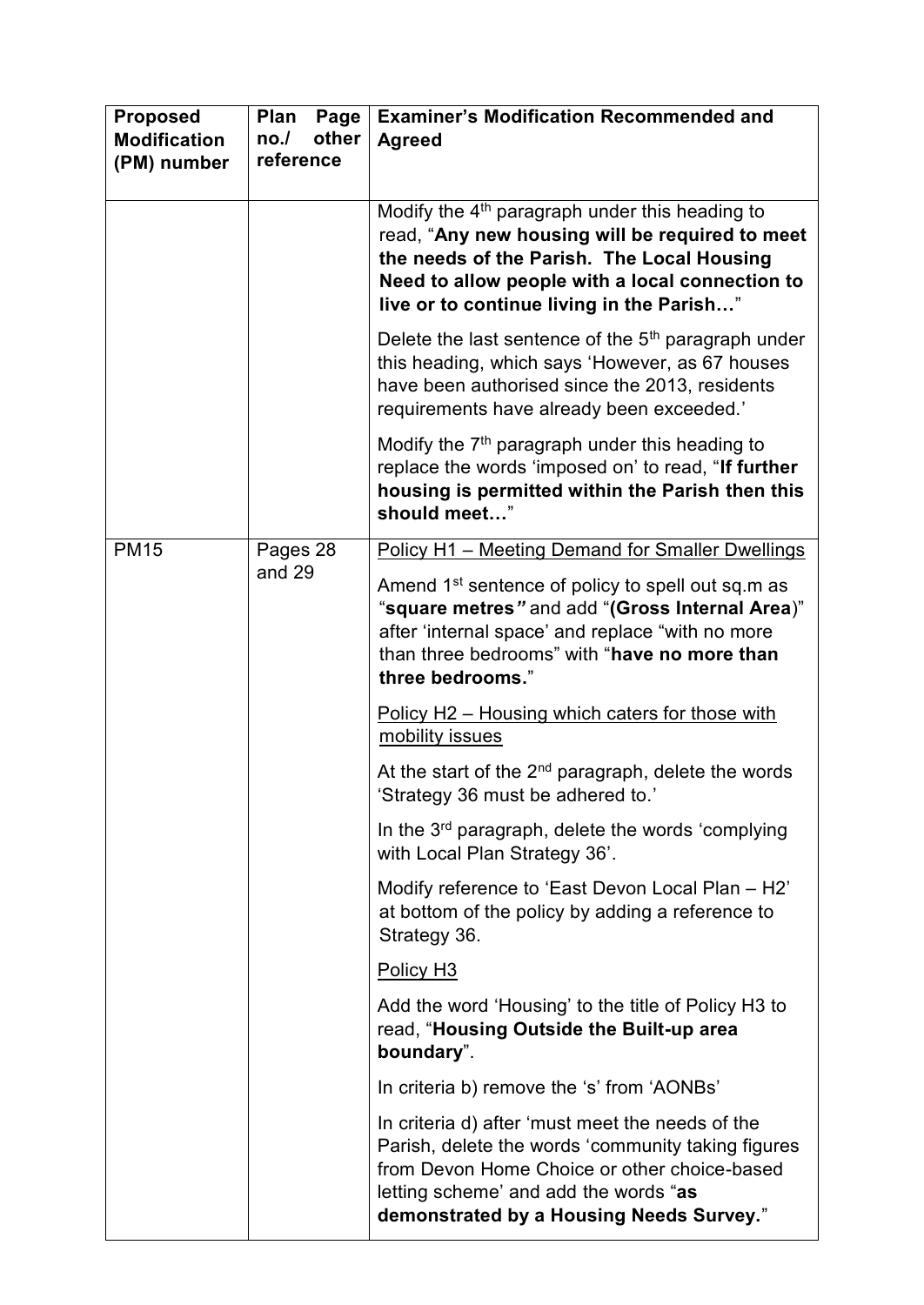| <b>Proposed</b><br><b>Modification</b><br>(PM) number | Plan<br>Page<br>other<br>no.1<br>reference | <b>Examiner's Modification Recommended and</b><br><b>Agreed</b>                                                                                                                                                                                                                                                                              |
|-------------------------------------------------------|--------------------------------------------|----------------------------------------------------------------------------------------------------------------------------------------------------------------------------------------------------------------------------------------------------------------------------------------------------------------------------------------------|
|                                                       |                                            | Amend the paragraph starting, 'Subject to the other<br>policies of this Plan' to read, "Subject to the<br>criteria above and the other policies of this<br>Plan, proposals that help meet the following<br>particular needs will be more favourably<br>considered:"                                                                          |
|                                                       |                                            | Guidance Note 1 – Affordable Housing (page 29)                                                                                                                                                                                                                                                                                               |
|                                                       |                                            | Modify the existing note by substituting with the<br>following wording:                                                                                                                                                                                                                                                                      |
|                                                       |                                            | "The affordable housing element of a<br>development, comprising housing for sale or<br>rent, for those whose needs are not met by the<br>market and which complies with one or more of<br>the NPPF categories:                                                                                                                               |
|                                                       |                                            | a) Affordable housing for rent;                                                                                                                                                                                                                                                                                                              |
|                                                       |                                            | b) Starter homes;                                                                                                                                                                                                                                                                                                                            |
|                                                       |                                            | c) Discounted market sales housing;                                                                                                                                                                                                                                                                                                          |
|                                                       |                                            | d) Other affordable routes to home ownership.                                                                                                                                                                                                                                                                                                |
|                                                       |                                            | Affordable housing within this parish will<br>additionally be restricted to a person(s) who is<br>in housing need and is a resident of the parish<br>of Newton Poppleford and Harpford or has a<br>local connection with the parish because of<br>family ties or a need to be near their workplace,<br>according to Local Plan Strategy 35." |
| <b>PM16</b>                                           | Pages 30<br>and 31                         | Policy TD1 – Infill and garden developments and<br>extensions within the Built-up area boundary                                                                                                                                                                                                                                              |
|                                                       |                                            | Amend the first sentence of Policy TD1 to start,<br>"Development on previously developed land"                                                                                                                                                                                                                                               |
|                                                       |                                            | Policy TD2 - Affordable homes to meet Local Need<br>through a Community Land Trust                                                                                                                                                                                                                                                           |
|                                                       |                                            | Amend the first paragraph of Policy TD2 to, "In<br>suitable locations within the Built-up Area<br>Boundary and outside, but adjacent to, the<br><b>Built-up Area Boundary, Community Land</b><br>Trusts may be supported to bring forward small<br>schemes of up to 5 affordable and/or self-build<br>dwellings"                             |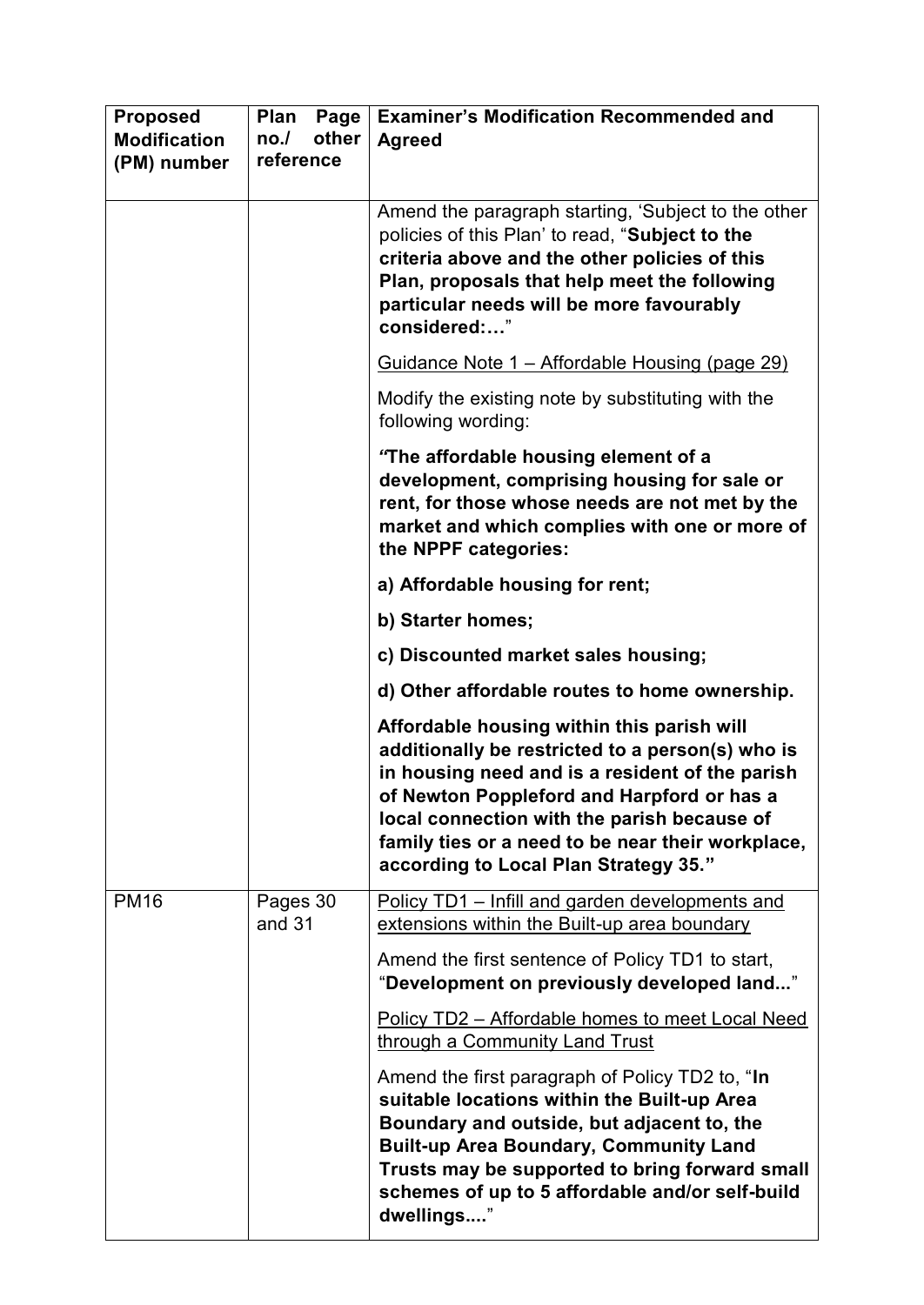| <b>Proposed</b><br><b>Modification</b><br>(PM) number | Plan<br>Page<br>other<br>no.<br>reference | <b>Examiner's Modification Recommended and</b><br><b>Agreed</b>                                                                                                                                                                  |
|-------------------------------------------------------|-------------------------------------------|----------------------------------------------------------------------------------------------------------------------------------------------------------------------------------------------------------------------------------|
|                                                       |                                           | Amend the last sentence of Policy TD2 to read, "To<br>assist in ensuring that these dwellings remain<br>affordable"                                                                                                              |
| <b>PM17</b>                                           | Pages 33                                  | Policy HQD1 - Maintain the built character of our<br>parish through High Quality Design                                                                                                                                          |
|                                                       |                                           | Modify the wording in the following criteria as<br>follows:                                                                                                                                                                      |
|                                                       |                                           | a) - "they are of high quality design, in line with<br>the results of the Housing Styles Consultation<br>Survey for house design"                                                                                                |
|                                                       |                                           | g) "services, such as power and telephone land<br>lines, would be underground;"                                                                                                                                                  |
|                                                       |                                           | I) "they conserve or enhance heritage assets in<br>the parish, having regard for their status as<br>designated or non-designated assets and their<br>settings"                                                                   |
|                                                       |                                           | t) end this criteria at the end of the $1st$ sentence<br>ending with the word 'garages;', remove the 2 <sup>nd</sup><br>sentence and create a new criterion 'y)' as follows:                                                     |
|                                                       |                                           | "y) Modern design will be supported or<br>enhanced provided the local character is<br>respected or enhanced;"                                                                                                                    |
|                                                       |                                           | Modify last sentence in Policy HQD1 to read, "All<br>major developments within the Neighbourhood<br>Plan Area should be of a high standard of<br>design reflecting the principles set out in<br>BfL(12) (Building for Life 12)." |
| <b>PM18</b>                                           | Page 42                                   | Policy GS1 - Protection of Local Green Spaces                                                                                                                                                                                    |
|                                                       |                                           | Modify the introductory sentence to Policy GS1 to<br>read, "The following Local Green Spaces<br>include local amenity spaces identified by<br><b>EDDC and are designated</b> "                                                   |
|                                                       |                                           | Modify the reference at the bottom of the policy to<br>East Devon Local Plan - EN1 to add the policy<br>title, "(Land of Local Amenity Importance)"                                                                              |
|                                                       |                                           | Modify Map 5a in Appendix 6 to show the location<br>of 'LGS10 Shrubbery, Station Road, opposite Oak<br>Tree Villas.'                                                                                                             |
| <b>PM19</b>                                           | Page 43                                   | Policy TH1 - Trees and Hedgerows                                                                                                                                                                                                 |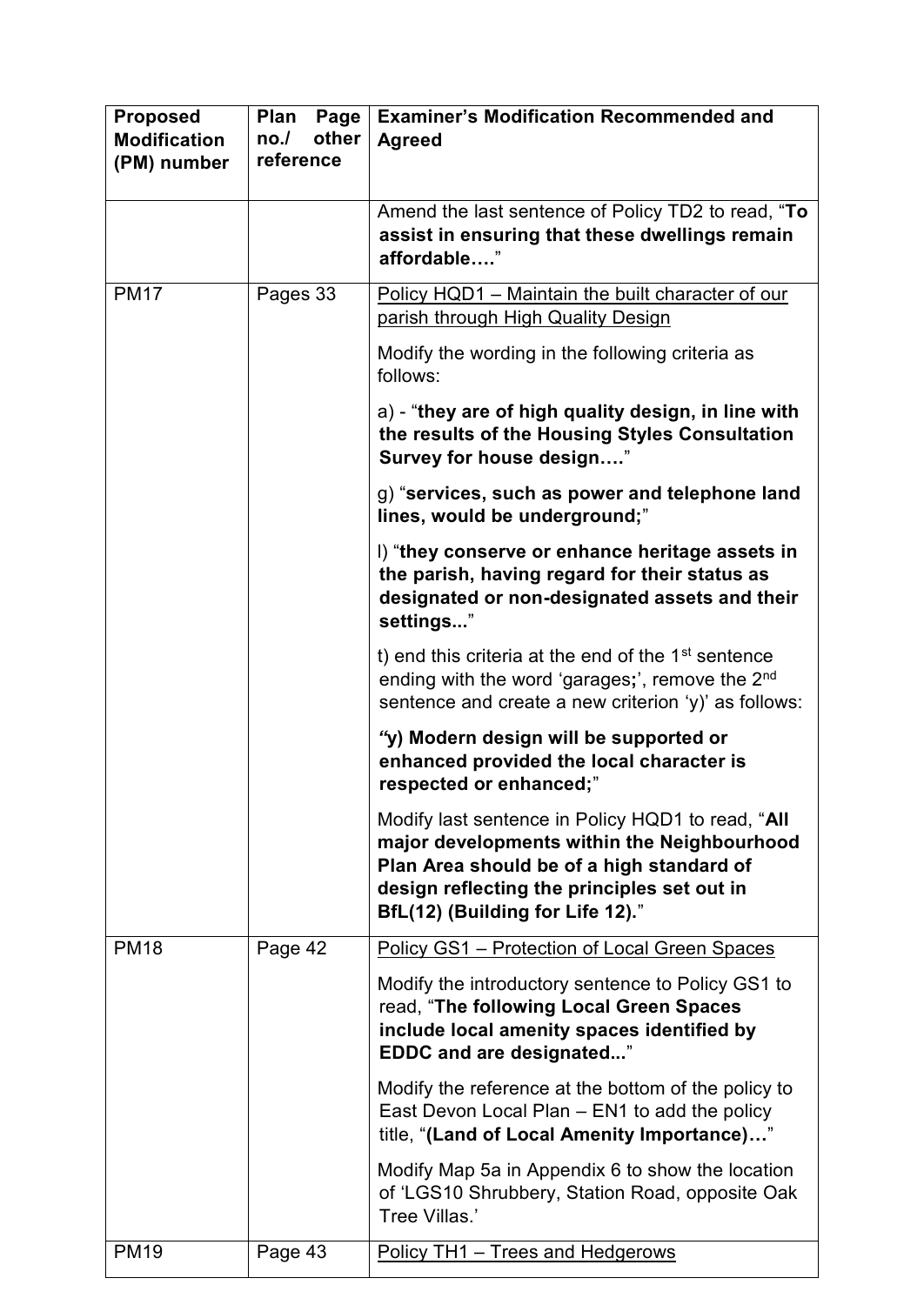| <b>Proposed</b><br><b>Modification</b><br>(PM) number | Plan<br>Page<br>other<br>no.1<br>reference | <b>Examiner's Modification Recommended and</b><br><b>Agreed</b>                                                                                                                                                                                                                                                                                                                                                                                                                                                                                                                                                    |
|-------------------------------------------------------|--------------------------------------------|--------------------------------------------------------------------------------------------------------------------------------------------------------------------------------------------------------------------------------------------------------------------------------------------------------------------------------------------------------------------------------------------------------------------------------------------------------------------------------------------------------------------------------------------------------------------------------------------------------------------|
|                                                       |                                            | Delete the word 'natural' from point no.2 of Policy<br>TH1 to start as follows:                                                                                                                                                                                                                                                                                                                                                                                                                                                                                                                                    |
|                                                       |                                            | 2. "The woodland in the field above Down<br>Close"                                                                                                                                                                                                                                                                                                                                                                                                                                                                                                                                                                 |
|                                                       |                                            | Amend the wording in point 3.b of the policy to start<br>as follows:                                                                                                                                                                                                                                                                                                                                                                                                                                                                                                                                               |
|                                                       |                                            | 3. b) "where trees/hedgerows do not meet the<br>above criteria and are proposed for removal,<br>they should be replaced by an equal or greater<br>quantity"                                                                                                                                                                                                                                                                                                                                                                                                                                                        |
| <b>PM20</b>                                           | Page 47                                    | Policy EM1 - Conversion from residential use                                                                                                                                                                                                                                                                                                                                                                                                                                                                                                                                                                       |
|                                                       |                                            | Modify the 1 <sup>st</sup> paragraph of the Policy to read,                                                                                                                                                                                                                                                                                                                                                                                                                                                                                                                                                        |
|                                                       |                                            | "The change of use of existing residential<br>buildings, or part there-of, to small scale<br>employment-generating uses including E(g)(i)<br>(offices); E(g)(ii) (research and development);<br>and E(g)(iii) (industrial process) will be<br>supported, provided proposals ensure that they<br>do not have a significant adverse impact on the<br>character and appearance of the area and are<br>not detrimental to the amenity of neighbouring<br>residents."<br>(*This modification includes an update to reflect<br>The Town and Country Planning (Use Classes)<br>(Amendment) (England) Regulations 2020 (SI |
|                                                       |                                            | 2020 No.757), which came into effect on 1<br>September 2020.)                                                                                                                                                                                                                                                                                                                                                                                                                                                                                                                                                      |
| <b>PM21</b>                                           | Page 48                                    | <b>Policy EM2 - Development of Small Business</b><br><b>Enterprises</b>                                                                                                                                                                                                                                                                                                                                                                                                                                                                                                                                            |
|                                                       |                                            | Remove the last sentence of policy EM2 and<br>substitute with the following: "Opportunities to<br>secure the provision of new employment locally<br>will be supported, providing all other criteria<br>can be met."                                                                                                                                                                                                                                                                                                                                                                                                |
| <b>PM22</b>                                           | Page 49                                    | <b>Policy EM3 - Superfast Connectivity</b>                                                                                                                                                                                                                                                                                                                                                                                                                                                                                                                                                                         |
|                                                       |                                            | Modify second sentence of Policy EM3 to read:                                                                                                                                                                                                                                                                                                                                                                                                                                                                                                                                                                      |
|                                                       |                                            | "Suitable ducting to accommodate FTTP<br>broadband should be provided in all new<br>development."                                                                                                                                                                                                                                                                                                                                                                                                                                                                                                                  |